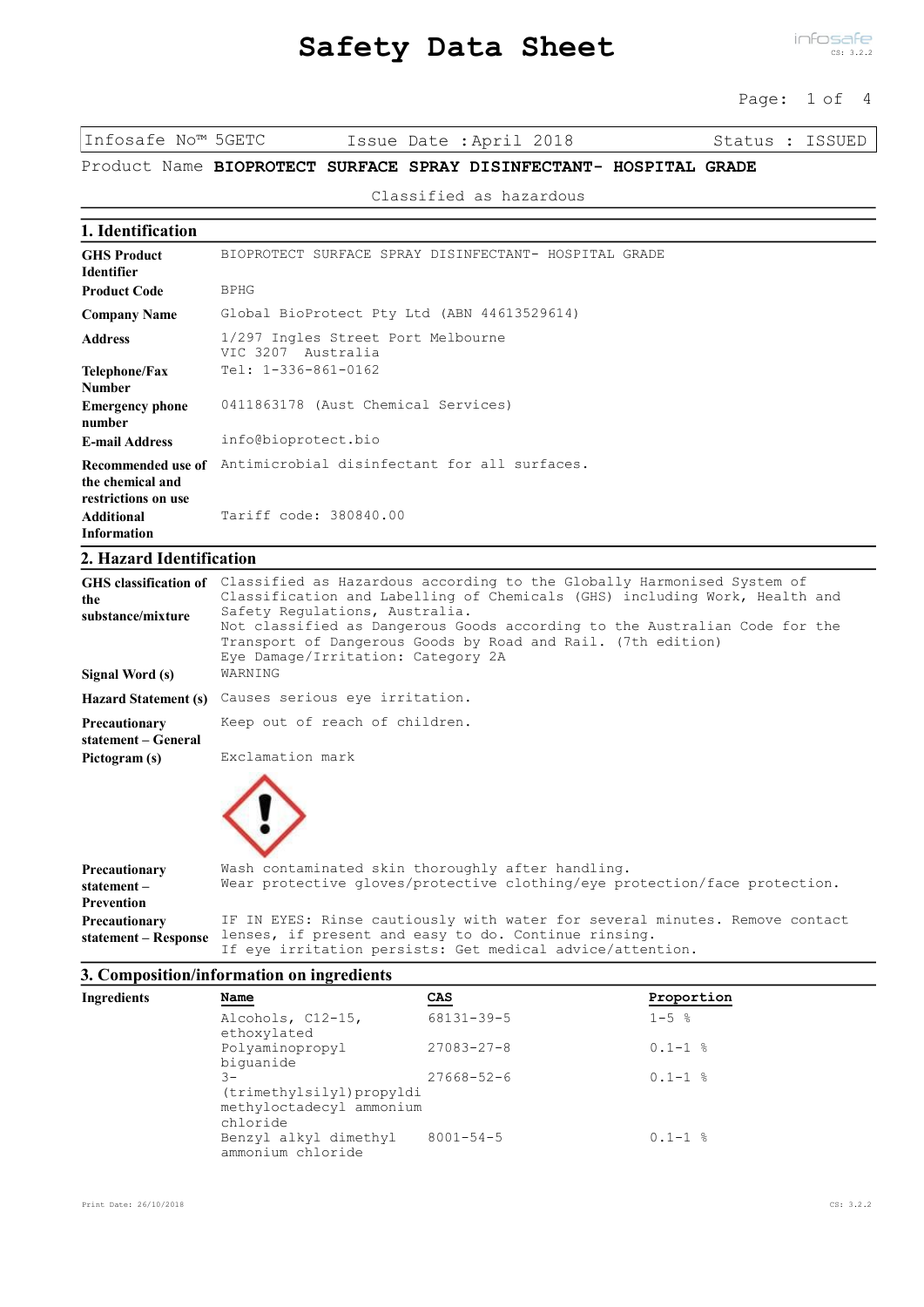#### Page: 2 of 4

Infosafe No™ 5GETC Issue Date :April 2018 Status : ISSUED

# Product Name **BIOPROTECT SURFACE SPRAY DISINFECTANT- HOSPITAL GRADE**

Classified as hazardous

Other ingredients classified as non hazardous at the concentrations used according to the criteria of Safework Australia

#### **4. First-aid measures**

| <b>First Aid Measures</b>   | If poisoning occurs contact a doctor or Poisons Information Centre Phone<br>Australia 131126, New Zealand 0800 764 766.                                                                                                                 |
|-----------------------------|-----------------------------------------------------------------------------------------------------------------------------------------------------------------------------------------------------------------------------------------|
| <b>Inhalation</b>           | Remove victim from exposure if safe to do so. Remove contaminated clothing and<br>loosen remaining clothing. Allow patient to assume a comfortable position and<br>keep warm. Seek medical advice if symptoms persist.                  |
| Ingestion                   | Do NOT induce vomiting. Wash mouth out with water. Give water to drink. Seek<br>medical advice.                                                                                                                                         |
| <b>Skin</b>                 | Generally safe on skin. In the event of an allergic reaction, wash affected<br>area thoroughly with soap and water.                                                                                                                     |
| Eve contact                 | Hold eyelids open and irrigate continuously with water for 15 minutes. Seek<br>medical advice.                                                                                                                                          |
| <b>First Aid Facilities</b> | Use should be made of an on-site approved first aid kit if required in the<br>first instance until medical assistance is forthcoming. Potable water should<br>be available to rinse eyes or skin. Provide eye baths and safety showers. |
| <b>Advice to Doctor</b>     | Treat symptomatically. Show this SDS to the medical practitioner.                                                                                                                                                                       |

#### **5. Fire-fighting measures**

| Suitable<br>extinguishing media                                    | Small fire: Use dry chemicals, CO2, water spray or alcohol resistant foam.<br>Large fire: Use water spray, water fog or alcohol resistant foam. Use<br>equipment/media appropriate to surrounding fire conditions. |
|--------------------------------------------------------------------|--------------------------------------------------------------------------------------------------------------------------------------------------------------------------------------------------------------------|
| <b>Hazards</b> from<br><b>Combustion</b><br><b>Products</b>        | This product is non combustible. Fumes of decomposition products may be toxic<br>and irritating.                                                                                                                   |
| <b>Special Protective</b><br><b>Equipment for fire</b><br>fighters | Fire fighters to wear full body protective clothing with breathing apparatus.<br>Deluge with water to cool containers. Evacuate area move upwind of fire.                                                          |
| <b>6. Accidental release measures</b>                              |                                                                                                                                                                                                                    |

| Spills & Disposal                   | Avoid concentrated spillage from entering drains or watercourse. Remove for<br>disposal in accordance with local waste management. Use suitable containers<br>for disposal. |
|-------------------------------------|-----------------------------------------------------------------------------------------------------------------------------------------------------------------------------|
| <b>Personal Protection</b>          | Refer section 8.                                                                                                                                                            |
| Environmental<br><b>Precautions</b> | Review local requiations before release to the environment.                                                                                                                 |

### **7. Handling and storage**

| <b>Precautions for Safe</b><br>Handling | When not being used, the product containers should be stored upright, and<br>secured with the original closure. If transfer to another container becomes<br>necessary ensure that the container is clearly labelled, the container is of a<br>type suitable for the product, and is clean and free of other materials. Do<br>not eat, drink or smoke in contaminated areas. Before eating, drinking or<br>smoking, wash hands and remove contaminated clothing. |
|-----------------------------------------|-----------------------------------------------------------------------------------------------------------------------------------------------------------------------------------------------------------------------------------------------------------------------------------------------------------------------------------------------------------------------------------------------------------------------------------------------------------------|
| <b>Additional</b>                       | Always use clean and dry equipment to dispense the product. Dispensers should                                                                                                                                                                                                                                                                                                                                                                                   |
| information on                          | be cleaned before and after use. All dispensers should be washed out after                                                                                                                                                                                                                                                                                                                                                                                      |
| precautions for use                     | use.                                                                                                                                                                                                                                                                                                                                                                                                                                                            |

#### **8. Exposure controls/personal protection**

Use good occupational work practice. The use of protective clothing and equipment depends upon the degree and nature of exposure. Final choice of appropriate protection will vary according to individual circumstances i.e. methods of handling or engineering controls and according to risk assessments **Exposure Controls, Personal Protection**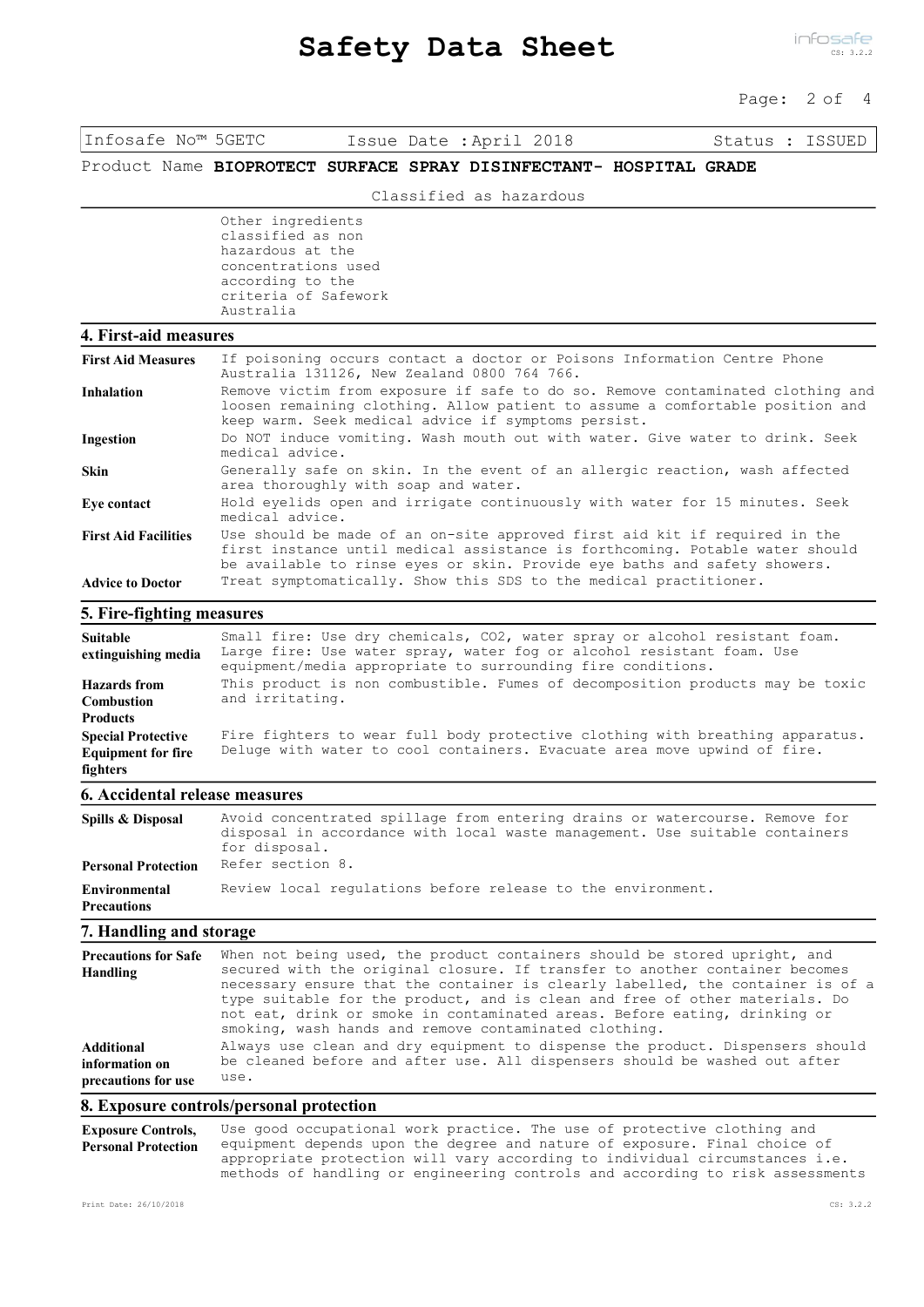#### Page: 3 of 4

Infosafe No™ 5GETC Issue Date :April 2018 Status : ISSUED

# Product Name **BIOPROTECT SURFACE SPRAY DISINFECTANT- HOSPITAL GRADE**

#### Classified as hazardous

|                                          | undertaken.                                                                                                                                                                                                                                                 |
|------------------------------------------|-------------------------------------------------------------------------------------------------------------------------------------------------------------------------------------------------------------------------------------------------------------|
| Occupational<br>exposure limit values    | SWA exposure limits: None established                                                                                                                                                                                                                       |
| <b>Biological Limit</b><br><b>Values</b> | None established                                                                                                                                                                                                                                            |
| Appropriate<br>engineering controls      | Ensure that adequate ventilation is provided. Maintain air concentrations<br>below recommended exposure standards. Avoid generating and inhaling mists.<br>Keep containers closed when not in use.                                                          |
| <b>Respiratory</b><br><b>Protection</b>  | Not required for normal cleaning operations as per label directions with<br>diluted solutions and adequate ventilation.                                                                                                                                     |
| <b>Eye Protection</b>                    | The use of safety glasses with side shield protection or goggles is<br>recommended to handle in quantity, cleaning up spills, decanting, etc. Contact<br>lenses pose a special hazard; soft lenses may absorb irritants and all lenses<br>concentrate them. |
| <b>Hand Protection</b>                   | Material suitable for detergent contact - Butyl rubber, Natural Latex,<br>Neoprene, PVC, and Nitrile.                                                                                                                                                       |
| <b>Personal Protective</b><br>Equipment  | Overalls, apron, chemical resistant work boots and elbow length gloves are<br>recommended for handling the concentrated product (as per AS/NZS 2161, or as<br>recommended by supplier) to handle in quantity, cleaning up spills, decanting,<br>etc.        |

# **9. Physical and chemical properties**

| Form                       | Liquid                   |
|----------------------------|--------------------------|
| Appearance                 | Clear, colourless liquid |
| Odour                      | Nil                      |
| <b>Boiling Point</b>       | approximately 100°C      |
| <b>Solubility in Water</b> | Miscible with water      |
| <b>Specific Gravity</b>    | $0.99 - 1.01$ q/ml       |
| pН                         | $3.0 - 5.0$              |
| <b>Flash Point</b>         | none                     |
| <b>Flammability</b>        | Non flammable            |

### **10. Stability and reactivity**

| <b>Conditions to Avoid</b> | Use only as directed. Store in accordance with directions given in Section 7<br>(Handling and storage) of this SDS. |
|----------------------------|---------------------------------------------------------------------------------------------------------------------|
| Possibility of             | This material is stable under normal conditions of storage and use.                                                 |
| hazardous reactions        |                                                                                                                     |
| <b>Other Information</b>   | Store in a cool, dry place                                                                                          |

### **11. Toxicological Information**

| Ingestion |  |  |  |  | May cause discomfort & irritation, possibly nausea. |  |  |  |
|-----------|--|--|--|--|-----------------------------------------------------|--|--|--|
|-----------|--|--|--|--|-----------------------------------------------------|--|--|--|

| <b>Inhalation</b>      | Inhalation of fine mists may cause irritation to the respiratory tract and<br>nasal passages. |
|------------------------|-----------------------------------------------------------------------------------------------|
| <b>Skin</b>            | May cause skin irritation. Seek medical advice if allergic reactions develop.                 |
| Eve                    | May cause serious irritation and reddening.                                                   |
| <b>Chronic Effects</b> | No long-term exposure effects are known.                                                      |

### **12. Ecological information**

| <b>Ecotoxicity</b> | No data is available on the product itself.                             |
|--------------------|-------------------------------------------------------------------------|
|                    | Calculated data indicates that the product may be toxic to some aquatic |
|                    | organisms with long lasting effects.                                    |

# **13. Disposal considerations**